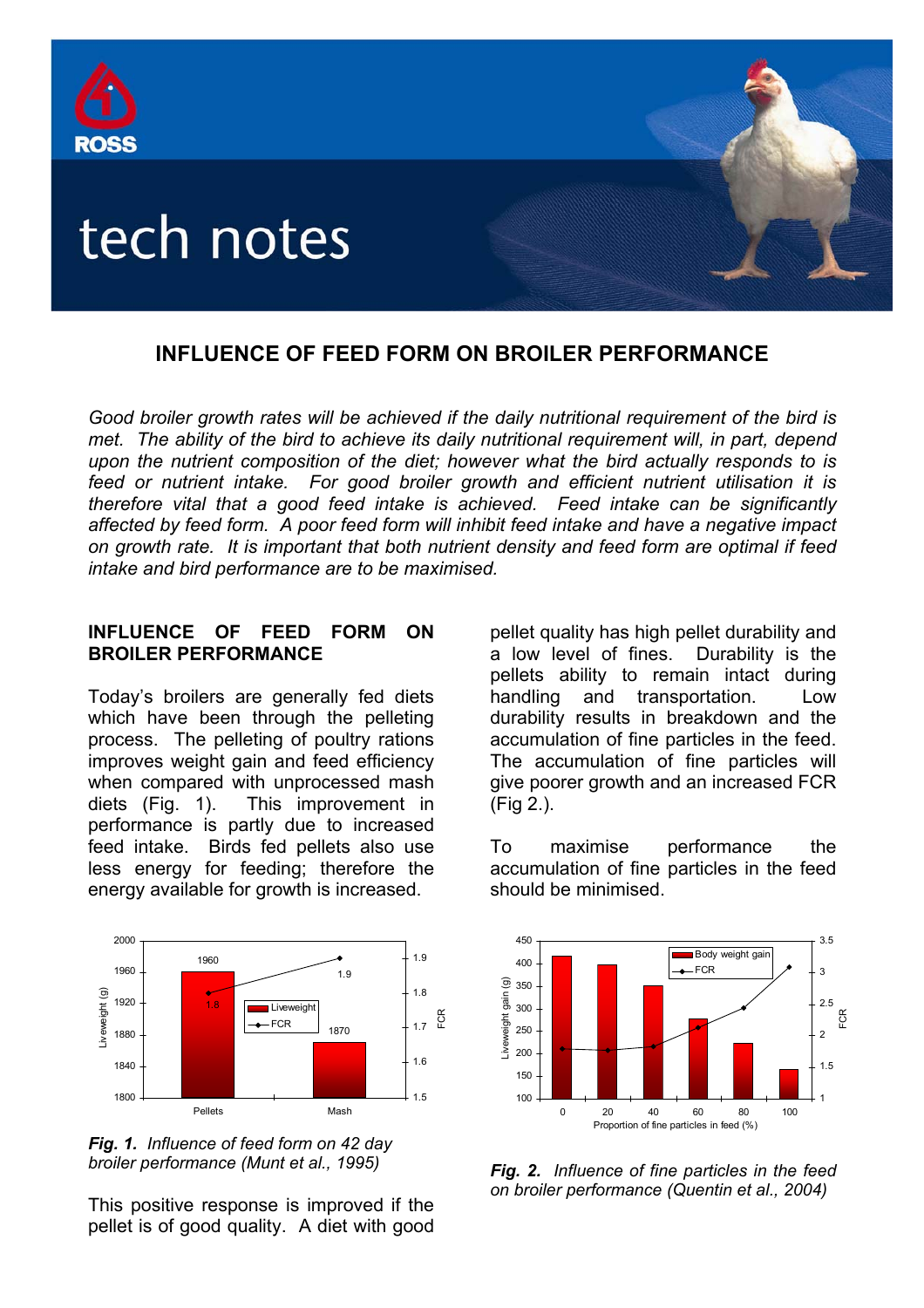# **AVIAGEN FIELD TRIAL**

In this trial birds were fed a high quality wheat based control diet or a treatment in which this was roller milled to fines. This created two extremes as shown in Fig. 3. The diets were fed for a period of 10 days. At 10 days of age the liveweight of birds fed the treatment diet was, on average, 50g lower than that of birds fed the control diet (234g *vs*. 284g), and FCR was increased by 21 points (1.26 *vs.*  1.05). Thus feed form has a significant effect on early broiler performance leading to a reduced liveweight poorer FCR and a worse uniformity.



Control Diet **Treatment Diet** 

*Fig. 3. Diet types used in Aviagen Field Trial looking at the influence of feed form on early broiler performance* 

# **IMPROVING FEED FORM**

Feed form, in particular the accumulation of fine particles in the feed as a result of poor pellet quality, will have a negative impact on broiler performance. With field surveys reporting instances of birds receiving as little as 28–37% intact pellets, poor pellet quality is a significant barrier to achieving good broiler performance.

How could pellet quality be improved? Pellet quality is influenced by

- the raw materials of the diet
- dietary fat inclusion
- dietary particle size.

#### **Raw Materials**

Wheat and wheat by-products are good binders which produce a good pellet quality. Maize is a poor binders producing poor pellets. Pellet breakdown is greater in diets based on maize than in diets based on wheat. Adding wheat will help

to improve pellet quality but may affect the flexibility of the least cost diet formulation.

## **Dietary Fat**

The addition of more than 2% fat in the mixer has been shown to reduce pellet quality, particularly for maize based diets. However, the addition of fat post pelleting allows fat to be added to the diet without compromising pellet quality.

### **Particle Size**

It is generally assumed that grinding raw materials to a finer particle size will improve pellet quality; however the scientific evidence for this is not clear. The potential benefits to pellet quality of grinding to a finer particle size must be balanced against the increased energy cost of the feed mill as a result of doing so. Where pellet quality is poor and pellet breakdown is likely to occur, grinding to a finer particle size will lead to the accumulation of fine particles in the feed which will have a negative impact on broiler performance.

The consumption of very fine feeds will result in an increased feed wastage and an increased energy cost of feeding, while the feeding of very coarse feeds may result in the intake of an imbalanced diet due to diet selection.

Birds prefer a coarser dietary particle size to a finer dietary particle size and this preference is associated with an increase in feed intake and an improvement in bird performance (Fig. 4).



*Fig. 4. Influence of particle size on broiler feed intake and live weight (7 – 21 days) (Nir et al., 1990)*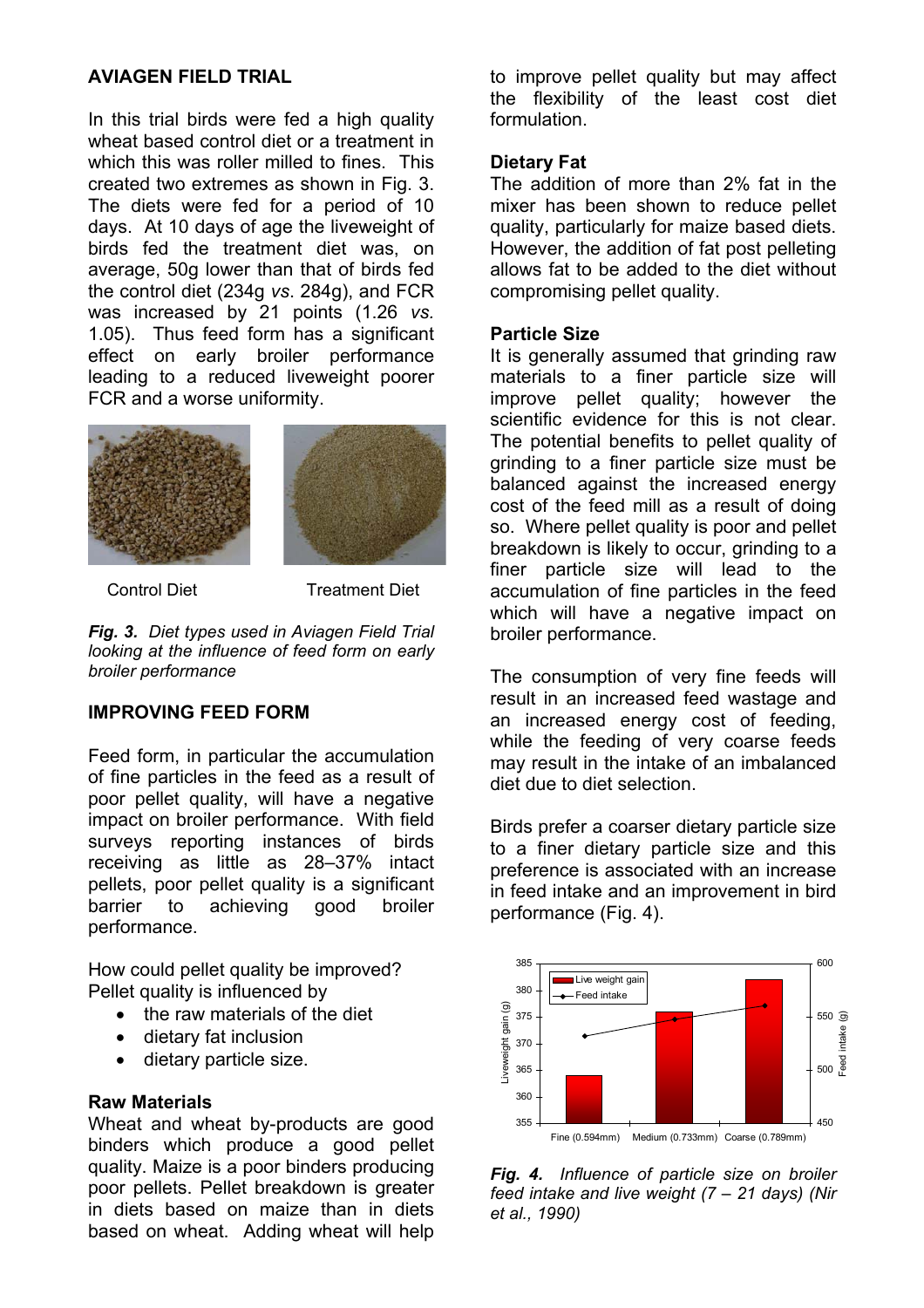Where pellet quality is poor and pellet breakdown may occur it may therefore be beneficial for bird performance to use a coarser particle size. It may be better to feed a good quality coarse mash than a poor quality pellet which would break down to fine particles in the feed.

Uniformity of particle size is also important for bird performance. Diets with a uniform particle size give a better bird performance, increased feed intake and better growth rates. Birds find it easier to consume particles of a uniform size and diet selection is reduced. A uniform particle size is also beneficial for pellet quality, if all the particles in a pellet are of the same size there is less chance of pellet breakdown.

Particle size can have a significant influence on bird performance; fine particles reduce feed intake and growth rates. But coarse particles in the diet may also have a negative impact on bird performance. So what is the optimum particle size for bird performance?

There is actually very little data available to answer this question. Data from Nir *et al.* (1994) suggest that for mash based diets the optimum particle size for the starter is between 0.7 and 0.9mm. For pelleted diets the Ross Manual recommends a sieved crumb between 0 and 10 days of age, a pellet of 2–3mm diameter from 11 and 28 days and a pellet of 3mm in diameter from 29 days to kill. There is no optimum particle size for the raw materials of a pellet. This will depend upon factors such as raw materials and mill equipment and processes. The general rule should be to achieve a particle size in the pellet that is small enough to ensure good pellet quality without compromising bird performance. In order to achieve this balance pellet quality should be monitored on a regular basis and correlated with bird performance

## **INFLUENCE OF FEED FORM ON NUTRIENT REQUIREMENTS**

The data given in Fig. 5 highlight two points. Firstly, the data show the negative impact of fine particles in the feed on bird performance confirming the data presented earlier. Secondly, the data show that increasing the nutrient density of the diet may compensate for the inferior performance as a result of poor pellet quality. This shows that where pellet quality is poor and there is an accumulation of fine particles in the feed as a result of pellet breakdown maintaining or increasing dietary nutrient density is important.



*Fig. 5. Influence of feed fines and nutrient density on broiler performance (16 – 30days) (Greenwood et al.,2003)*

### **CONCLUSIONS**

**Achieving a good feed intake is essential for efficient nutrient utilisation and good growth rates. It has been shown that pellet quality/feed form can have a significant impact on feed intake and growth rates; a poor pellet quality leading to a reduced feed intake. It is important to be aware of the gap between specification (as defined by the nutritionist) and delivery (intake) and to minimise this gap. Improving pellet quality may result in significant benefits to performance.**